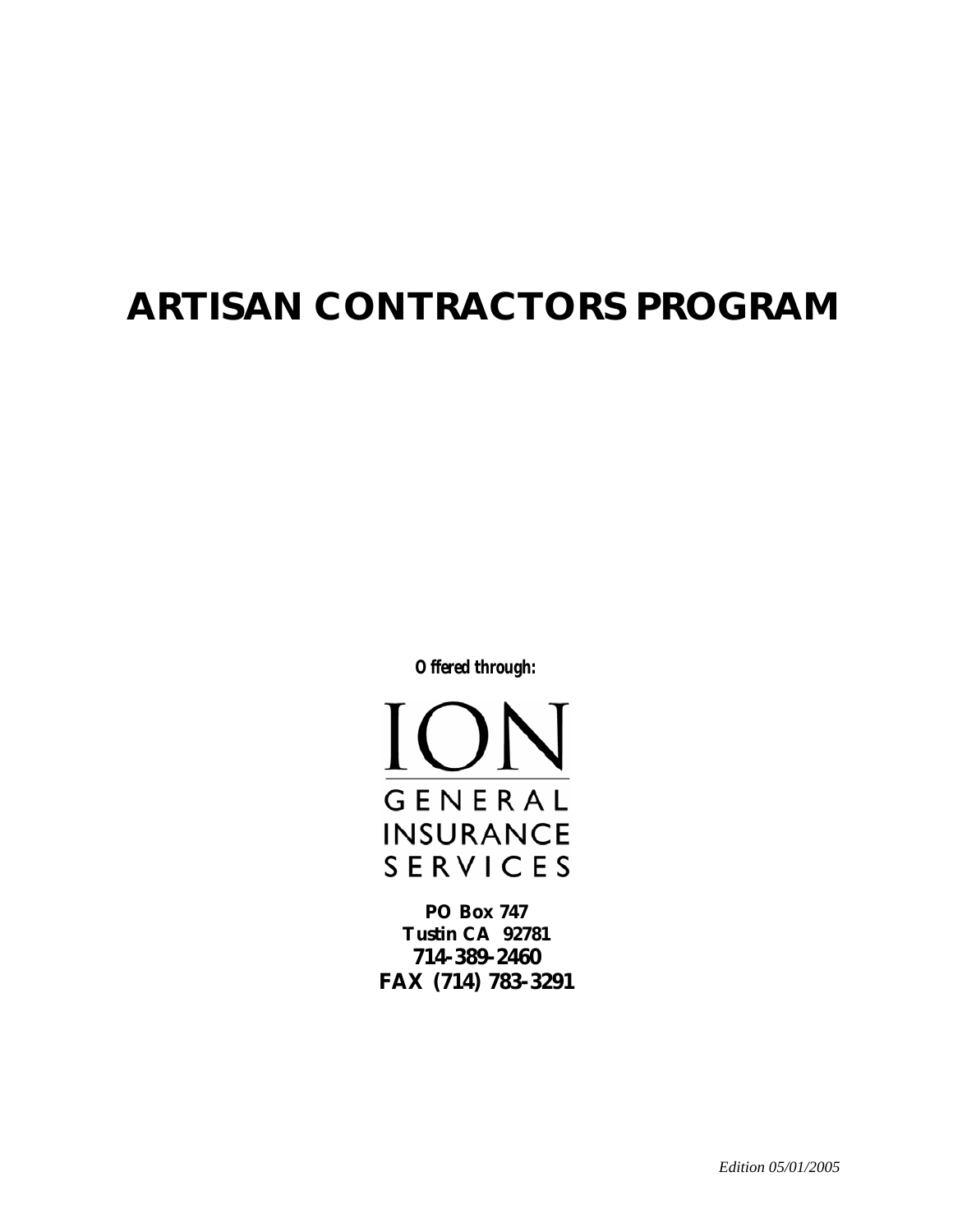**California** 

#### **ARTISAN CONTRACTORS PROGRAM GENERAL LIABILITY MANUAL**

# **TABLE OF CONTENTS**

|                            |                      | Program Summary                                                | <b>PAGE</b>      |
|----------------------------|----------------------|----------------------------------------------------------------|------------------|
| Part I.                    |                      | Scope of Coverage                                              | 1                |
| Part II.                   | <b>General Rules</b> |                                                                | $\mathbf{1}$     |
|                            | А.                   | Policy Term                                                    | 1                |
|                            | <b>B.</b>            | Annual Policy Writing Minimum Premium                          | $\mathbf{1}$     |
|                            | $C$ .                | Binders/Effective Date                                         | $\boldsymbol{2}$ |
|                            | D.                   | Risk Canceled or Non Renewed by Other Company                  | $\overline{c}$   |
|                            | E.                   | <b>Financial Underwriting</b>                                  | $\overline{c}$   |
|                            | F.                   | Rounding                                                       | $\overline{c}$   |
|                            | G.                   | Premium Changes                                                | $\overline{c}$   |
|                            | Η.                   | <b>Waiver of Premium</b>                                       | $\overline{c}$   |
|                            | I.                   | Cancellations                                                  | $\overline{c}$   |
|                            | J.                   | <b>Payment Plans</b>                                           | 3                |
|                            | K.                   | Referrals to Company                                           | $\overline{4}$   |
|                            | L.                   | Situations Not Contained In This Manual                        | 4                |
|                            | $M_{\cdot}$          | Certificates of Insurance and Additional Insured Endorsements  | 4                |
|                            | N.                   | <b>Audit Basis</b>                                             | 4                |
|                            | O.                   | Disclaimer                                                     | $\overline{4}$   |
|                            | P.                   | <b>Renewal Guidelines</b>                                      | 5                |
|                            | Q.                   | Reinstatement with A Lapse in Coverage Guidelines              | 5                |
| Part III. Eligibility      |                      |                                                                | $\bf 5$          |
|                            | $A_{-}$              | <b>Classification of Risk</b>                                  | 5                |
|                            | <b>B.</b>            | Subcontract Labor                                              | $\boldsymbol{6}$ |
|                            | C.                   | Incidental Sale Non Related To Installation, Service or Repair | $6\phantom{.}6$  |
|                            | D.                   | Time in Business                                               | 6                |
|                            | E.                   | Prior Insurance                                                | 6                |
| Part IV. Ineligible Risk s |                      |                                                                | $6\phantom{1}6$  |
| Part V.                    |                      | <b>Mandatory Coverage</b>                                      | 7                |
|                            | А.                   | <b>General Liability Coverage</b>                              | 7                |
|                            | В.                   | Deductible                                                     | 7                |
|                            | C.                   | Certified Acts of Terrorism                                    | $\overline{7}$   |
| Part VI.                   |                      | Forms and Endorsements                                         | 8                |
|                            | A.                   | Mandatory Forms and Endorsements                               | 8                |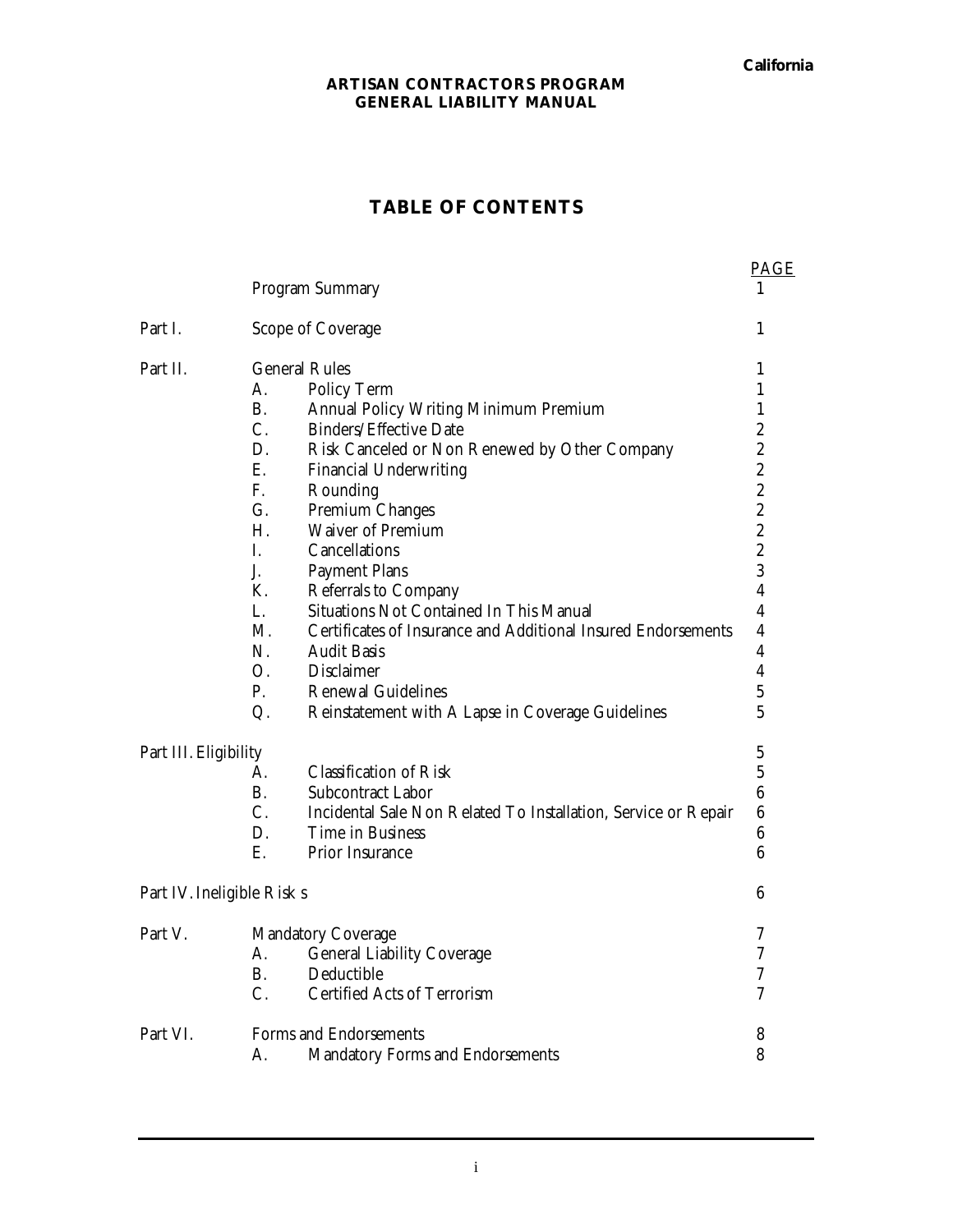| Part VII.  | How to Rate<br><b>General Liability</b>                                                    | 9        |
|------------|--------------------------------------------------------------------------------------------|----------|
| Part VIII. | General Liability Coverage Modification                                                    | 10       |
| Part IX.   | <b>Optional Coverages</b><br>Additional Insured<br>Increased General Aggregate Limit<br>В. | 10<br>10 |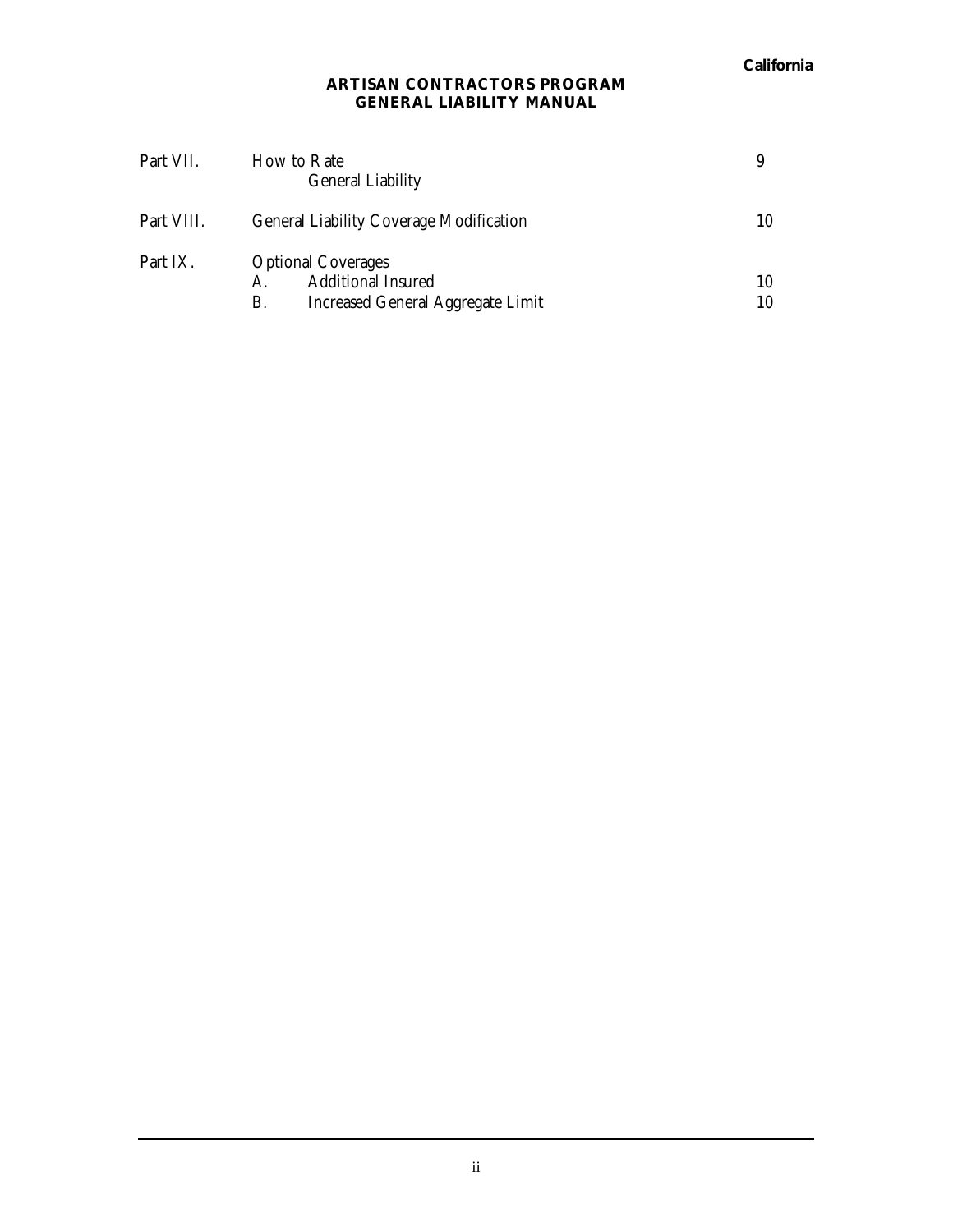## **PROGRAM SUMMARY**

The Program provides general liability coverage for specified classes of trade contractors. The program was designed to meet the needs of small to mid-sized subcontracting companies doing business within the trades and construction industry. The program does not cover contractors who hold an active or inactive General Contractor's or Builder's License or contractors acting in the capacity of a General Contractor, Builder, Project Manager or Developer. The scope of work is limited to the customary and routine activities described in the selected classification.

## **PART I. SCOPE OF COVERAGE**

Coverage applies only to the operations included in the classification of operations selected.

The policy excludes coverage and/or supplementary payments for defense or expense cost under any part of the policy arising out of:

- A. Operations which are not customary to the classification of operations shown in the Policy Declarations;
- B. Exterior work exceeding three stories in height;
- C. Street or road work;
- D. Power line construction, burglar or fire alarm system, electrical machinery or auxiliary apparatus work;
- E. Liquefied petroleum gas (LPG) equipment sales or work;
- F. Spraying; tree trimming, tree removal or tree pruning;
- G. Painting of tanks;
- H. Exterior Spray painting;
- I. Fire sprinkler installation or service;
- J. Sign erection or sign work above the first floor;
- K. Swimming pool installation, service or repair;
- L. Telephone or cable line construction;
- M. Satellite dish installation;
- N. New residential property, town home, condominium, row home, apartment, housing project or dwelling work prior to the certificate of occupancy;
- O. Removal of any asbestos.

## **PART II. GENERAL RULES**

- . Policy Term Policies may be written for one year and renewed annually.
- A. Minimum premium per Policy Limit *Minimum premium is not subject to modification*

| Limit of Liability<br>Insurance | Minimum<br>Premium |  |
|---------------------------------|--------------------|--|
| Up to \$500,000                 | \$750.00           |  |
| Over \$500,000                  | \$1,000.00         |  |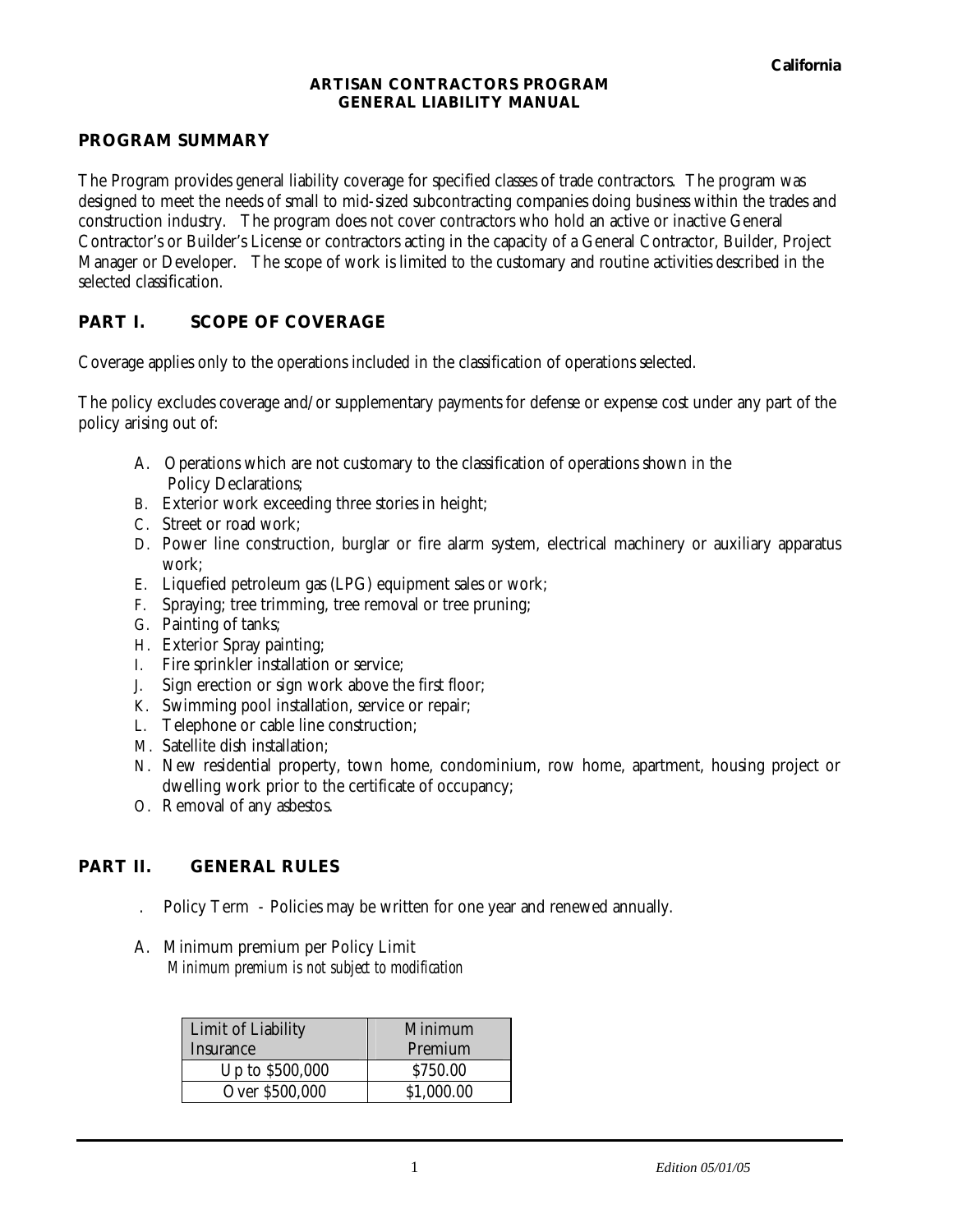- B. Binders Coverage is not bound without express written approval from Ion General Insurance Services.
- C. Risk Canceled or Non-Renewed By Other Company Refer to Company for prior approval. We ask that full information regarding the reason for cancellation or non-renewal and the conditions or preventive steps taken by the insured be submitted for our consideration.
- D. Financial Underwriting In some cases, we may request financial statements to determine the acceptability of the risk. Businesses should be successfully operated for at least three years, exhibit sound financial condition and have experienced management. Risk with fair, marginal or poor ratings, should be referred to the Company.
- E. Rounding
	- 1. Premium each coverage or exposure, which requires a premium calculation, will be rounded to the nearest whole dollar. Fifty cents or more, round up to the next dollar. Charge a premium of at least \$1 whenever a separate premium is calculated.
	- 2. Rates Round rates, factors and multipliers after the final calculation to three decimal places. Five tenths or more of a mill shall be considered one mill, e.g. .1245 = .125.
- F. Premium Changes
	- 2. Change In Number of Employees Determine the number of days from the date of change to the expiration date of the policy. If 122 days or more, employee is considered a full time employee. If 121 days or less, employee is considered a part time employee.
	- 3. All Other Pro rate all premium changes using the rates and rules in effect on the effective date of policy.
- A. Waiver of Premium

Waive additional or return premium of \$10.00 or less.

## III. Cancellations

- 10. Pro rate cancellations when policy is canceled:
	- . At the request of the company.
	- a. Nonpayment of premium except when nonpayment of premium is to a premium finance company.
	- b. Insured no longer has a financial or insurable interest in the property or business operation.
	- c. Rewritten in the same company.
- 1. Other cancellations When a policy is canceled for any reason other than outlined in rule I.1, including nonpayment to a Premium Finance Company, compute the return premium using .90 of the pro rata unearned premium.
- 2. Number of Employees Cancellation
	- d. Proprietors, partners and officers active in the business are considered a full time employee.
	- e. Other than proprietors, partners, officers and clerical employees: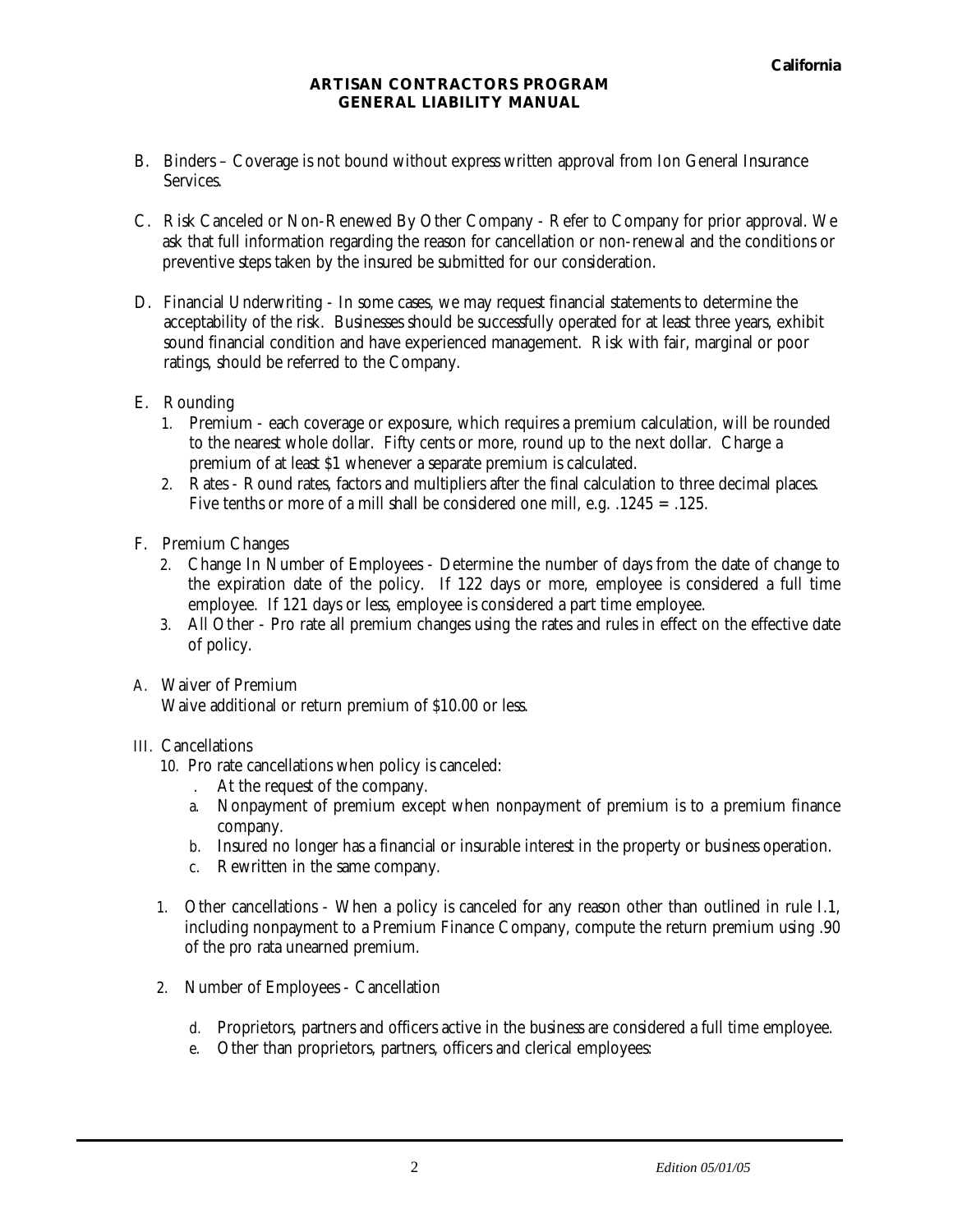Determine the number of days from the effective date of the policy to the cancellation date of the policy. If the employee worked 1/3 (.333) days or more of the total number of day's policy was in force, then employee is considered a full time.

If the employee worked less than 1/3 (.333) days of the total number of days policy was in force, the employee is considered a part time employee. When more than one part time employee, add total number of days for all part time employees together and divide by 1/3 (.333) of the number of days policy was inforce to determine the total number of part time employees.

*Example:* Policy period: Effective 1-1-93 Canceled 6-1-93 Policy Inforce 151 days (1-1-93 to 6-1-93) 151 X 1/3 or .333 = 50.28 or 51 days Full-time is employee working 51 days or more.

Part-time is employee working 50 days or less. Add total number of days worked for all part time employees together. Divide the total number of part time days by 50 to determine the total number of part time employees when more than one. i.e. Assuming we have 5 part time employees working a total of 132 days. Divide 132 by 50 = 2.64 or 3 part time employees for rating purposes.

- a. Apply cancellation factor determined in 1.or 2. to annual full and part time premiums developed to develop cancellation premium.
- A. Payment Plans

 $\Omega$ 

1. All premiums should be submitted net of commission. Producer should make deposit trust check payable to Ion General Insurance Services. Checks from the applicant/insured are not acceptable.

| OPTIO |                                                   | AMOUNT TO COLLECT AND SEND TO        |
|-------|---------------------------------------------------|--------------------------------------|
|       | <b>DESCRIPTION</b>                                | <b>ION</b>                           |
|       | Premium Finance arranged by Ion                   | 25% of Premium, less your commission |
|       | (Complete PREMIUM FINANCE AUTHORIZATION)          | + \$250 Company Policy Fee           |
|       |                                                   | Total Premium, less your commission  |
|       | Payment in Full                                   | + \$250 Company Policy Fee           |
| 3     | <b>Outside Premium Financing</b>                  | 25% of Premium, less your commission |
|       | (Attach copy of completed, signed Premium Finance | + \$250 Company Policy Fee           |
|       | <b>Agreement</b> )                                |                                      |

- 2. Premium Financing
	- Premium may be financed through Ion if the Premium Finance Authorization on the application is signed by the applicant and the producer.
	- If the premium is financed through a premium finance company other than one arranged by Ion, a copy of the completed, signed Premium Finance Agreement must be submitted along with the application. Please also indicate the name of the Premium Finance Company on the application.
	- Downpayment is as follows: 25% of the entire policy premium, less your commission along with a \$250 fully earned Company Policy Fee.

**AMOUNT TO COLLECT AND SEND TO**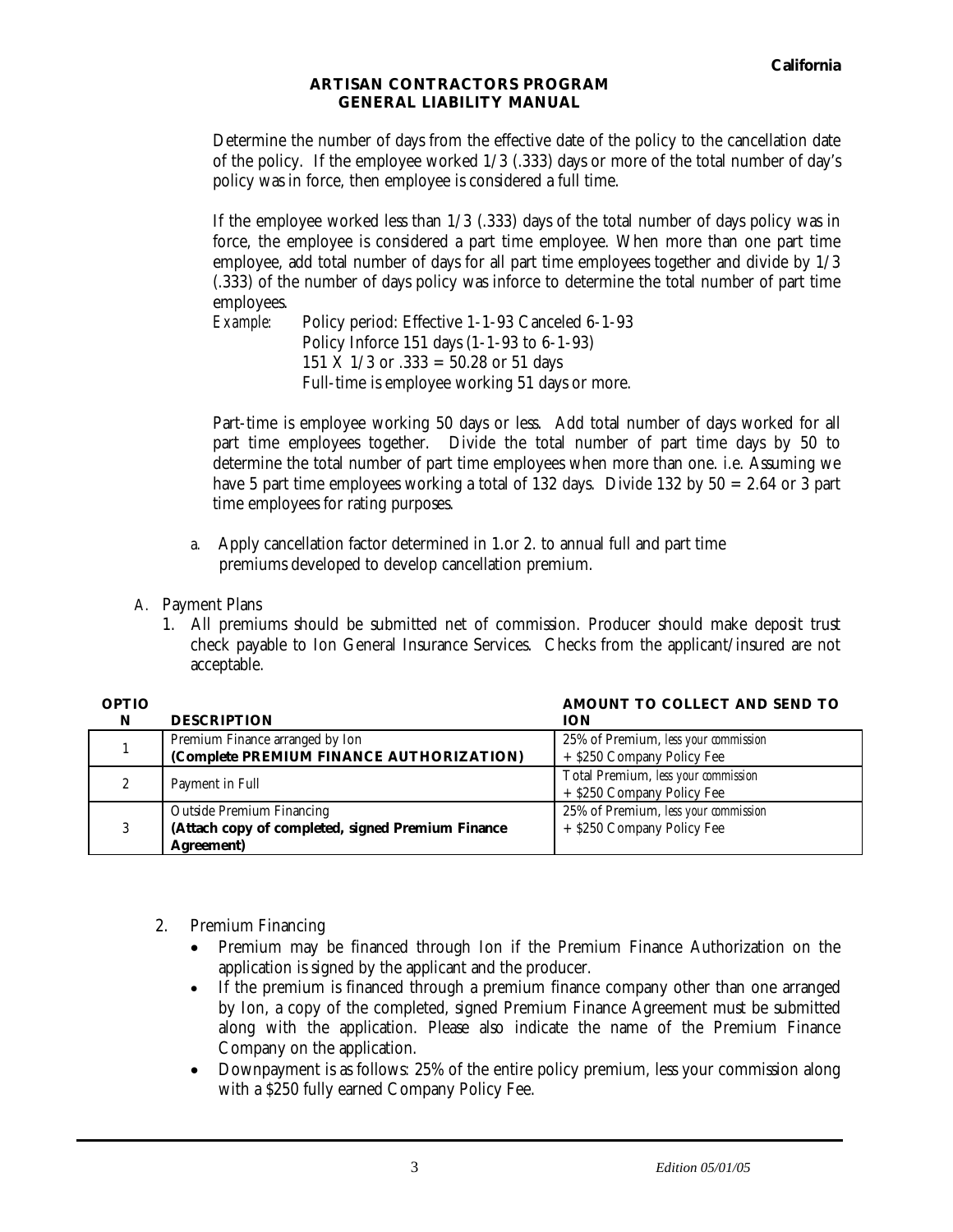- Your agency will be liable for any earned premium if any outside Premium Finance Company stops payment on its draft for any reason.
- K. Referrals To The Company Refer to the Company any risk or exposure for which:
	- 4. No manual rate or applicable classification is included in this manual.
	- 5. Risk canceled or non-renewed by other company.
	- 6. Risk with fair, marginal or poor financial rating.
	- 7. Risk with prior loss in 5 years.
	- 8. Additional Insured coverage is needed.
- . Situations Not Contained In This Manual Contact the Company for prior approval.
- A. Certificates of Insurance and Additional Insured Guidelines
	- . Certificates of Insurance

For proof of insurance (evidence of coverage) only, may be issued at the agency level. No special wording may be added. The agency is not required to send copies of Certificates of Insurance to the Company. A Certificate of Insurance, as stated in the ACORD form, is issued as a matter of information only and confers no rights upon the certificate holder. It does not amend, extend or alter the coverage afforded by the policies listed in the certificate. It is unacceptable to indicate that the certificate holder is an Additional Insured unless the policy has been endorsed by the Company adding the certificate holder as an additional insured.

. Additional Insureds

All additional insureds must be approved by the Company and must be endorsed to the policy. Additional Insured Endorsement Forms are only to be issued by the Company. Special wording, including Primary Wording and Waiver of Subrogation is not acceptable.

- B. Audit Basis General Liability premiums and exposures are subject to final audit. Earned premium for the exposure will be determined at the end of the policy period.
- C. Disclaimer This manual contains only general, descriptive information about our product. It is not a policy contract of any kind; the policy itself is the contract.
- Q. Renewal Guidelines
	- 1. Renewal quotes will be mailed directly to the agent. Policies will not be renewed unless requested by the insured or agent, along with the appropriate downpayment.
	- 2. To avoid a lapse in coverage, payment must be received prior to the expiration date. Payments received after the renewal date will be renewed effective the date payment received by the company. (lapse in coverage) Payments received more than 14 days from the renewal date will be returned with no coverage afforded.
- R. Reinstatement With a Lapse In Coverage Guidelines To avoid a lapse in coverage, all outstanding issues or payments must be received by Bankers prior to the cancellation date.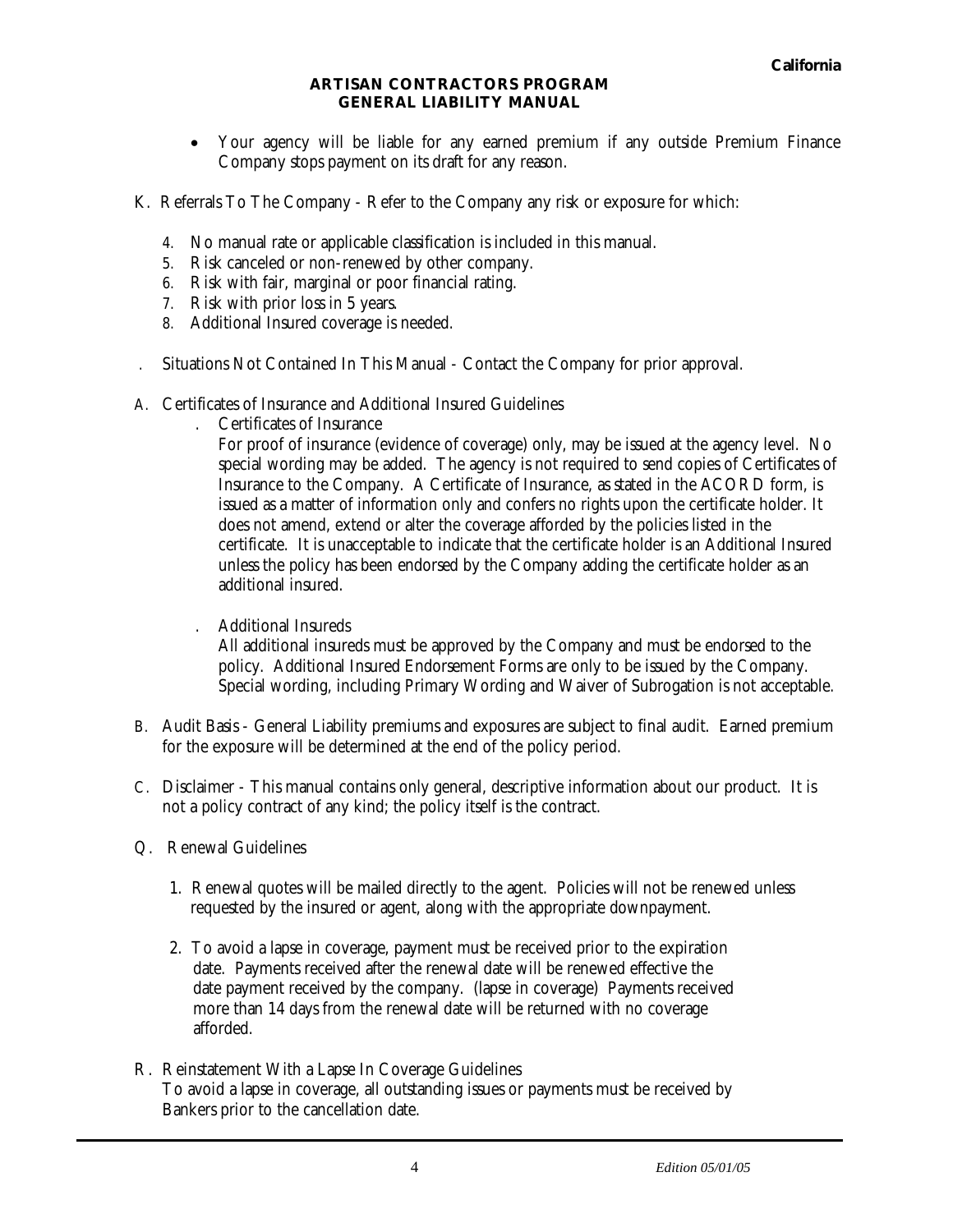If the policy has been cancelled and required information or payment is received, the policy may be eligible for reinstatement with a lapse in coverage. Contact the Customer Service department for prior approval. Guidelines are as follows:

- Payment or required information is received no more than 14 days after the date of cancellation date; and
- No prior reinstatement with a lapse during the policy term.

Coverage will be reinstated with a lapse in coverage effective on the date approval given by the carrier. *No coverage is bound without prior approval from the carrier.* 

## **PART III. ELIGIBILITY**

. Classification of Risk

Based on the applicant's business operation and work performed, choose the eligible classification(s) which describes the operation. Coverage applies only to operations that are customary to the Classification(s) shown on the Policy Declarations. The applicant's scope of work is limited to the customary and routine activities described in the Classification(s) that are selected. Any changes in the contractor's business operations must be submitted to the Company for approval and endorsement to the policy. Contractors performing work in more than 3 classifications or unrelated classifications are not eligible. Handyman risks are not eligible. Contractors that hold a General Contractor's or Builder's license or otherwise acting in the capacity of a general contractor, builder, project manager or developer are not eligible, whether active or inactive. Misrepresentation of information will result in flat cancellation or voiding of coverage. Questions regarding proper classification of business operations should be referred to Company.

B. Subcontract Labor

Total payroll or cost for all sublet work must not exceed 10% of total receipts.

If the insured sublets any work, the insured must obtain Certificates of Insurance indicating general liability including products and completed operations coverage with limits not less than \$100,000.

Operations performed by subcontractors without adequate insurance shall be classified and rated under the specific classification of each operation in the same manner as though work was performed by the insured's own employees.

- C. Incidental Sales Non-Related to Installation, Service or Repair shall not exceed 15% of total receipts.
- D. Time In Business Business should be successfully operated for at least three years. Start-up operations or new in business will be considered by providing information regarding prior employer and three or more years prior experience in the same particular trade.
- E. Prior Insurance Prior expiring insurance is a trademark of a well run, financially sound business. See General Liability rate section for rate modification for prior general liability coverage that may apply. To qualify for discount, proof of prior insurance must be included with each new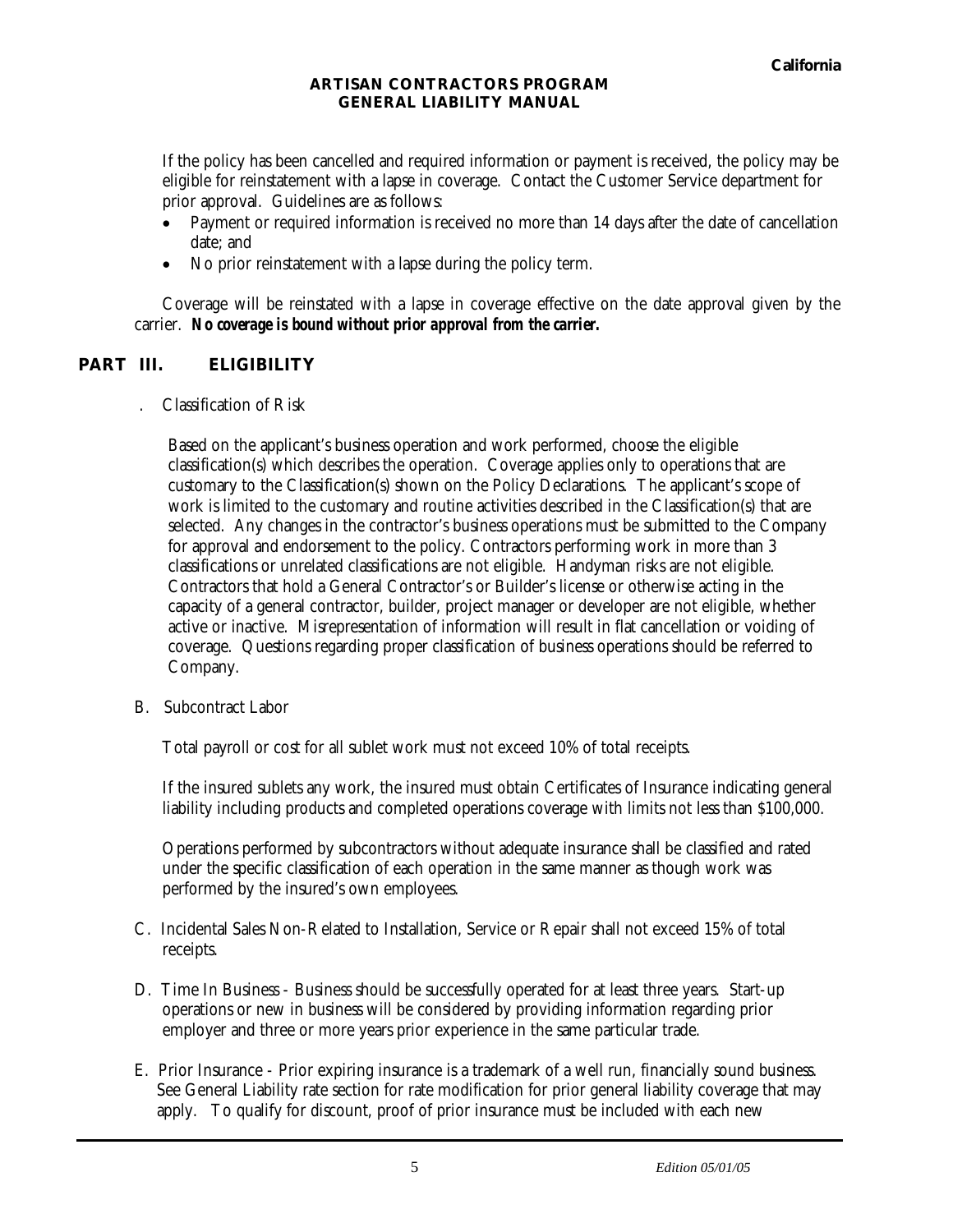application. Proof must be in the form of a General Liability declarations page, renewal/nonrenewal notification or cancellation notice from prior carrier in applicant's trade name indicating an expiration or cancellation date less than 30 days from effective date of Bankers policy. Prior coverage must have been in effect for at least six months.

## **PART IV. INELIGIBLE RISK**

The following risks are NOT eligible for coverage under the Artisan Contractor Program:

- 0. Contractors that hold a General or Building Contractors license (B License) whether active or inactive.
- 1. Contractors acting in the capacity of a general contractor, builder, project manager or developer.
- 2. Contractors that work or have worked on NEW residential construction prior to:
	- . The occupancy and possession of the property by the owner or tenant; or
	- . The issuance of a certificate of occupancy; or
	- . The notice of completion with appropriate State, County, City or Local agency; or
	- . The final permit issued by the appropriate State, County, City or Local official or employee;
- 3. Applicant that has ever been named in a lawsuit alleging construction defects;
- 4. Applicant that has or had a negligent claim made against them for any construction defects, products liability or other negligent claim;
- 5. Risks that perform exterior work on buildings exceeding three stories in height.
- 6. Risks that have an annual payroll in excess of \$300,000.

# **PART IV. INELIGIBLE RISKS (CONTINUED)**

- 7. Risks that have annual gross receipts in excess of \$1,000,000.
- 8. Risks that work outside the state of domicile.
- 9. Risks that sublet more than 10% of their work to others.
- 10. Risks with less than 3 years' experience in selected trade(s).
- 11. Risks engaged in the renting or leasing of equipment to others.
- 12. Risks engaged in selling or manufacturing if products sold under the insured's name.
- 13. Risks that perform work on boats or ships.
- 14. Risks involving removal of any asbestos.
- 15. Risks sponsoring sporting or social events.
- 16. Risks that perform roofing work, including installation or repair of roof flashings, shingles, roof coatings or paint.

## **PART V. MANDATORY COVERAGE**

A. General Liability Coverage - Premises Operation including Products - Completed Operations, Personal Injury & Advertising Injury, Fire Damage and Medical Expense coverage is provided on an occurrence basis.

The following is included in the base premium rate:

◆ General Aggregate Limit \$100,000 (other than Products/Completed Operations)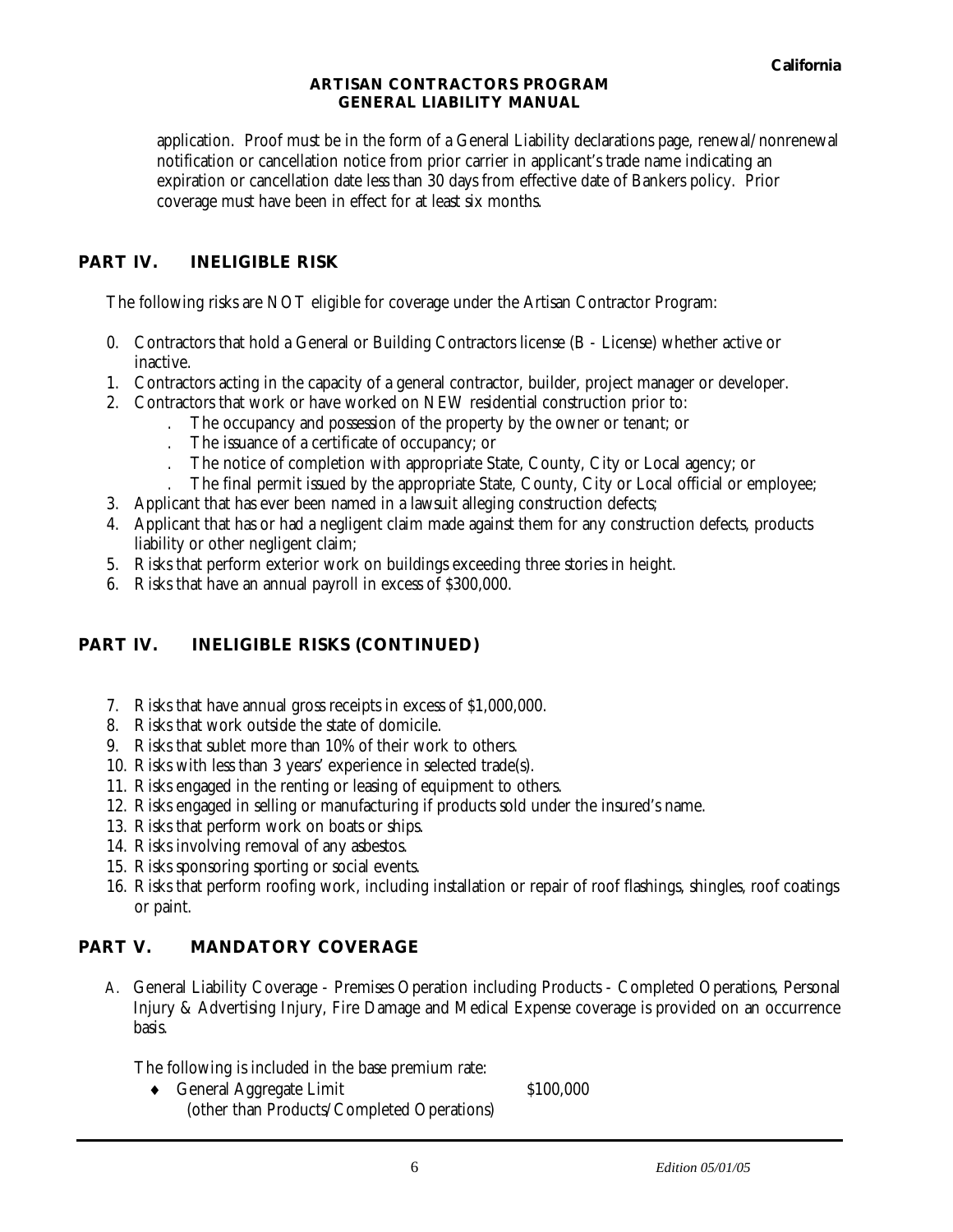| ♦ Products-Completed Operations               | \$100,000 |
|-----------------------------------------------|-----------|
| Aggregate Limit                               |           |
| $\bullet$ Personal & Advertising Injury Limit | \$100,000 |
| Each Occurrence                               | \$100,000 |
| Fire Damage Limit - Any one fire              | \$100,000 |
| • Medical Expense Limit - Any one person      | 5,000     |

Higher occurrence and aggregate limits are available. Refer to the State Rate Pages for limits available. Higher limits do not increase Fire Damage or Medical Expense coverage.

- B. Deductible A \$1,000 per claim Property Damage deductible applies.
- C. Certified Acts of Terrorism Coverage

The "Terrorism Risk Insurance Act of 2002" establishes a program within the Department of Treasury in which the federal government will share the risk of loss from terrorist attacks with the insurance industry. Federal participation will be triggered when the Secretary of the Treasury certifies an act of terrorism, in concurrence with the Secretary of State and the Attorney General of the United States, to be an act of terrorism committed by an individual(s) acting on behalf of any foreign interest, provided the terrorist act results in aggregate losses in excess of \$5 million. With respect to insured losses resulting from a certified act of terrorism, the federal government will reimburse individual insurers for 90% of losses in excess of the insurer's retention, which is based on a specified percentage of the insurer's earned premium for the year preceding the loss. Insured losses covered by the Program are capped at \$100 billion per year unless subsequent action of Congress changes that amount; this provision serves to limit insurer's liability for losses. All insurers providing commercial casualty insurance are required to participate in the Program to the extent of offering and making available coverage for certified acts of terrorism in accordance with the terms and conditions of the Policy.

- 1. New and Renewal Business—The insurer will automatically provide coverage for losses caused by federally certified acts of terrorism, subject to underlying policy provisions. The insurer will disclose to the policyholder the premium for losses covered and the federal share of compensation for such losses under the Program at the time of offer, purchase and renewal of the policy. The insurer will use the Cap on Losses From Certified Acts of Terrorism Endorsement **CG 21 70** which states that the insurer will not pay any amount for injury or damage for any certified act of terrorism after the amounts of all such events in a statutory period exceed the cap provided by the Act.
- 2. Mid-Term Policies For all policies in effect on the date of enactment of the "Terrorism Risk Insurance Act of 2002", the insurer will disclose to the policyholder the premium for losses covered by the Program and the federal share of compensation for such losses under the Program not later than 90 days after the date of enactment
- 3. Premium for Certified Acts of Terrorism Coverage will be \$0.00.

## **PART VI. FORMS AND ENDORSEMENTS**

- G. Mandatory forms and endorsements attached to All Policies:
	- 1. Common Policy Conditions, IL0017
	- 2. Policy Declarations, BGL99.001.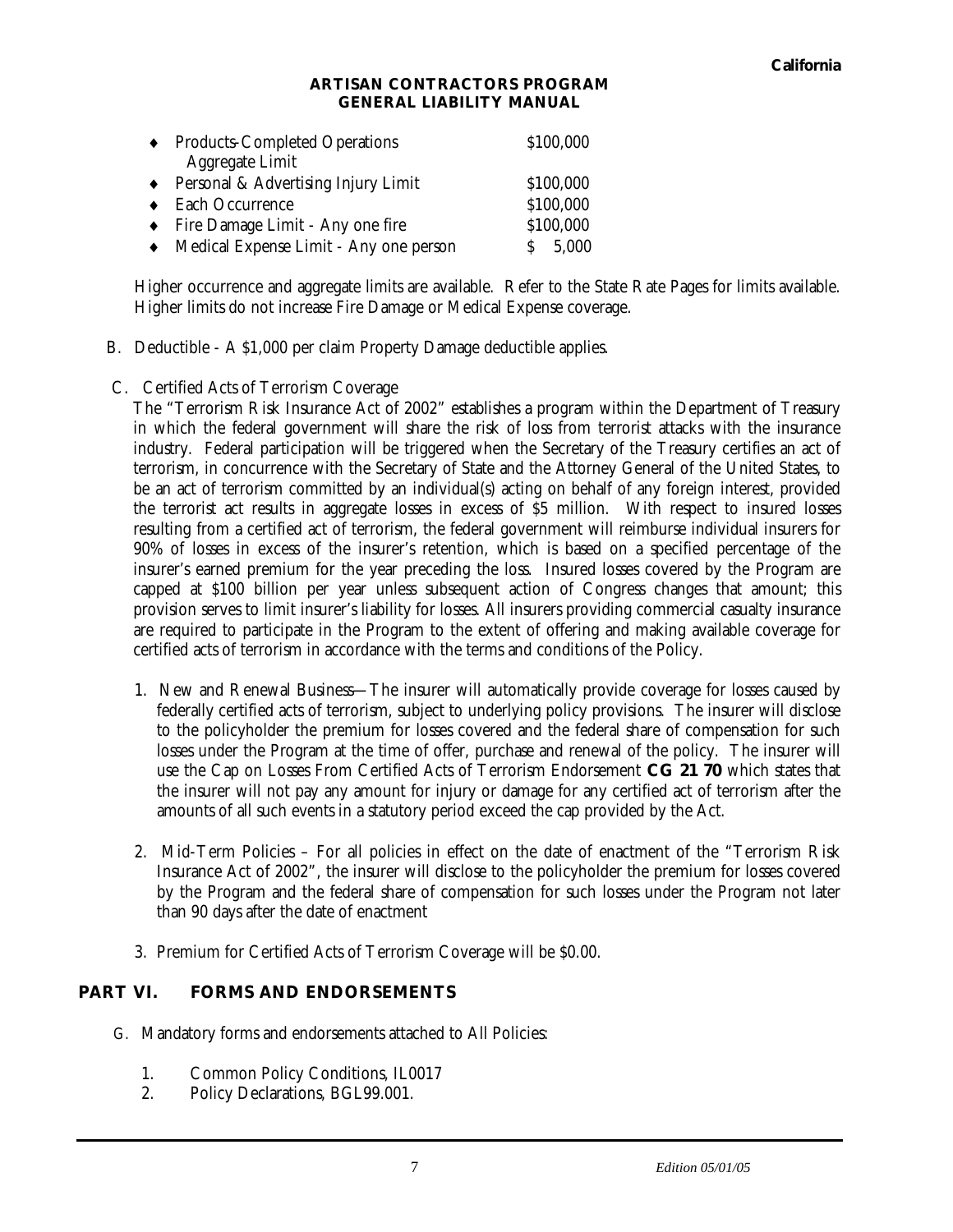- 3. Commercial General Liability Occurrence, CG0001.
- 4. Nuclear Energy Exclusion, IL0021.
- 5. Asbestos Exclusion, BGL99.300.
- 6. Abuse or Molestation Exclusion, CG2146.
- 7. Exclusion Designated Work or Operation, BGL04.331.
- 8. Employment Related Practices Exclusion, CG2147.
- 9. Lead Contamination Exclusion, BGL99.306.
- 10. Notice Policy Subject to Audit, BGL99.00B.
- 11. Quick Reference, CL175.
- 12. Deductible Insurance, CG0300.
- 13. Premium Basis, BGL99.304.
- 14. Monies Due Us, BGL99.301.
- 15. California Changes, IL2070.
- 16. Amendatory Endorsement, BGL04.333.
- 17. Punitive Damages, BGL04.334.
- 18. Total Pollution Exclusion, CG2149.
- 19. Contractor & Subcontractor, BGL04.335.
- 20. Known Prior Incident(s) and Prior Construction Defects Exclusion, BGL99.336.
- 21. Fungi or Bacteria Exclusion CG2167.
- 22. Prior Completed or Abandoned Work Exclusion, BGL04.200.
- 23. Cap on Losses From Certified Acts of Terrorism Endorsement CG2170.
- 24. Disclosure Pursuant to Terrorism Risk Insurance Act of 2002, IL0985.

## **PART VII. HOW TO RATE**

- A. General Liability Coverage (Mandatory Coverage)
	- 1. Based on the insured's business operation choose the classification(s) from the Classification Section of the manual, which describes the operation. For insured's who engage in more than one eligible classification by one employee, assign the highest rated classification of operation for development of premium. Indicate "if any" for other classification(s) of operation. Refer to Part III, Eligibility-Classification of Risk for more information.

Eligible classification means only those classifications indicated in the classification of operation schedule.

- 2. Determine the number of full time and/or part time employees.
	- a. Full Time Employee means:
		- (0) Proprietors
		- (1) Partners
		- (2) Officers active in the business except those that exclusively handle clerical duties
		- (3) Any other employee other than clerical office employees working 122 days or more in any one year, or working 1/3 (.333) days or more of the total number of days policy was in force when the policy is canceled.
	- b. Part Time Employee means: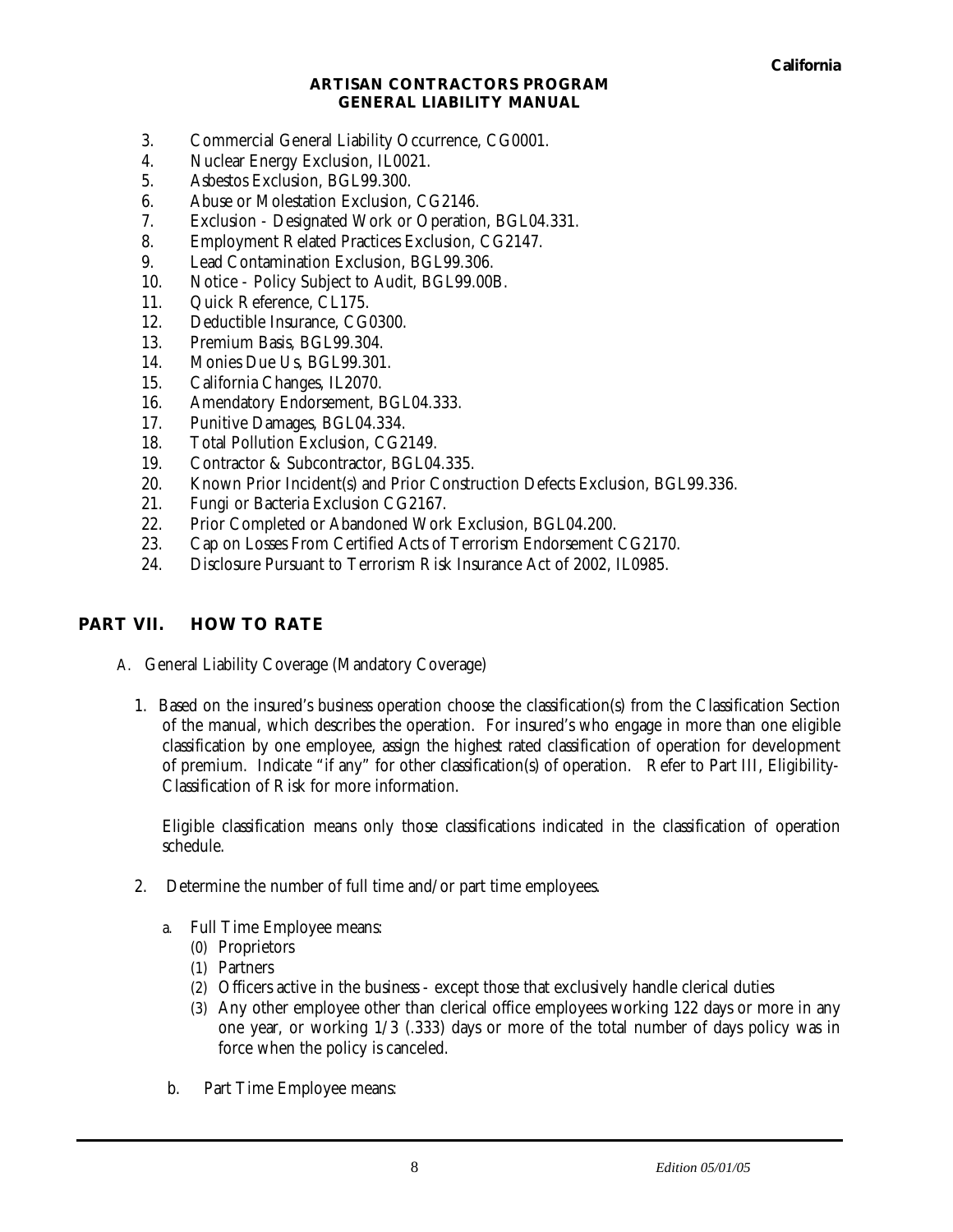- (0) All employees other than proprietors, partners, officers and clerical office employees working 121 days or less in any one year, or working less than 1/3 (.333) days of the total number of days policy was in force when the policy is canceled.
- (1) When more that one part time employee, add the total number of days worked for all part time employees. Divide the total number of days by 121 for any one year policy or by the 1/3 (.333) number of days policy was in force for a canceled policy.
- (2) The result is the total number of part time employees. Employees are rounded to the next highest number; example 6.20 is rounded to 7.

*Example:* Policy Period 01-01-93 to 01-01-94 10 part time employees worked a total of 750 days. 750 divided by 121 (one year policy) equals 6.20 or 7 total part time employees.

- 3. Select the premium for each full time and/or part time employee from the General Liability State rate Page for the classification of risk and the limit of liability selected.
- 4. Multiply the premium determined in item (3) by the total number of full time and/or part time employees.
- 5. Multiply total general liability premium by the General Liability Modification Factor for:
	- . increased aggregate limit.
	- a. risk in business without prior general liability coverage or lapse in expiring coverage of more than 30 days.
	- b. Risk in business with proof of prior general liability coverage

## **PART VIII. GENERAL LIABILITY COVERAGE MODIFICATION**

- A. Risks in Business Without Prior General Liability Coverage or Lapse in Coverage of More than 30 days - multiply the Total General Liability Premium by 1.50.
- B. Prior Coverage Discount Multiply the Total General Liability Premium by .85. To qualify for discount, proof of prior insurance must be included with each new application. Proof must be in the form of a General Liability declarations page, renewal/nonrenewal notification or cancellation notice from prior carrier in applicant's trade name indicating an expiration or cancellation date less than 30 days from effective date of Bankers policy. Prior coverage must have been in effect for at least six months.

# **PART IX. OPTIONAL COVERAGES**

. Additional Insured Interest – Must be endorsed to the policy. No premium charge.

- 0. Lessor of Leased Equipment, Form CG2028
- 0. Managers or Lessors of Premise, Form CG2011
- 1. Owners, Lessee or Contractors Form B, Form CG2010 (10/93)
- 0. State or Political Subdivisions Permits, Form CG2012
- B. Increased General Aggregate Limit Two Times the Occurrence Limit Multiply the premium for the occurrence limit selected by the following modification.